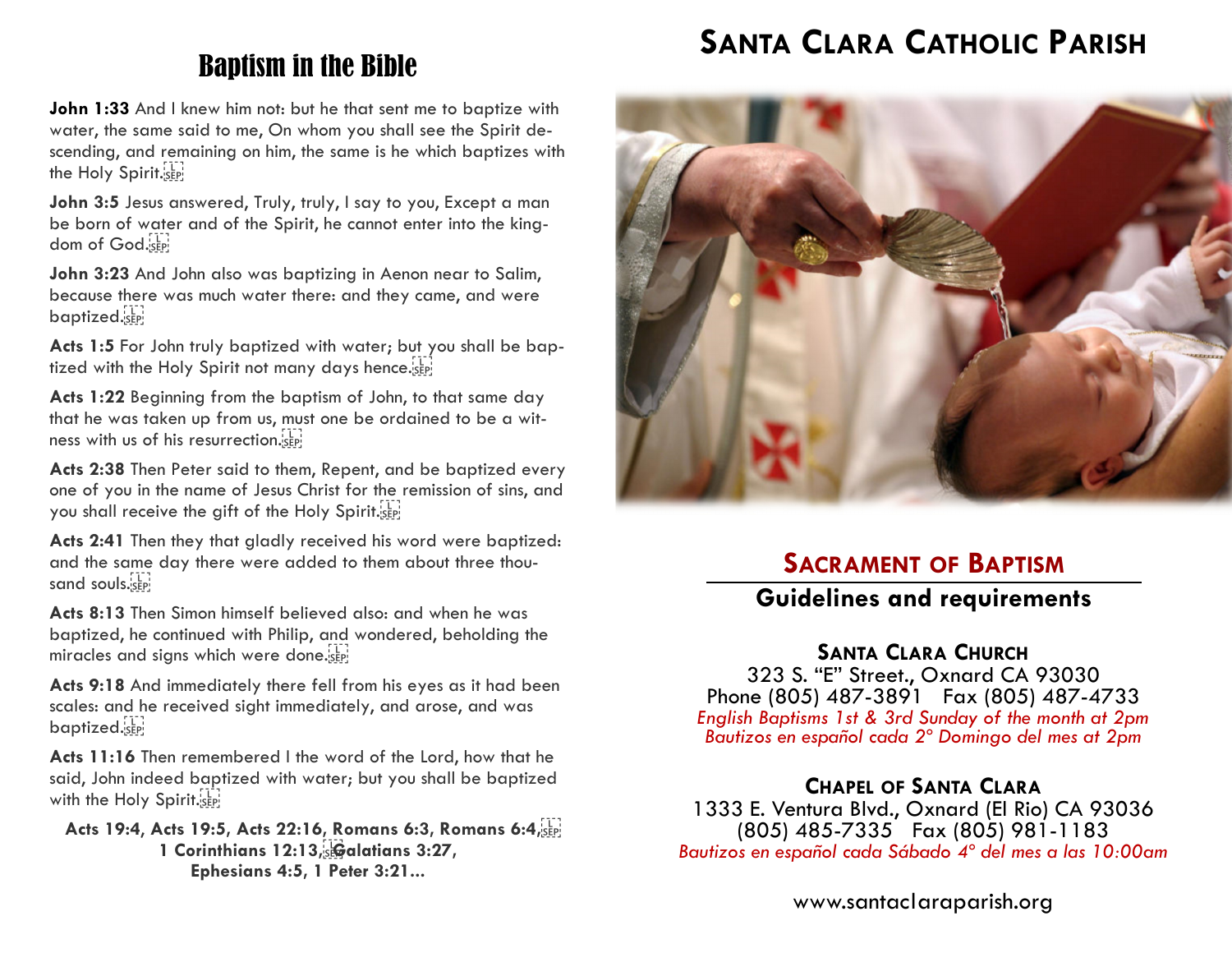# **SACRAMENT OF BAPTISM**

#### **Introduction & General Procedures**

Welcome! The pastoral staff of our parish of Santa Clara<br>Church and Chapel shares with you the joy of the soon celebration of your child's Sacrament of Baptism. The following guidelines are to assist you in preparation for your child's baptism, and are to be observed so that as a community we may enjoy a prayerful celebration that reflects the Christian values we hold.

After picking up the "Baptismal Package" from our office or downloaded from our website, you must try to fulfill the requirements (first step is to know when and where parents and godparents are taking the baptismal preparation class—if taking class at our parish, you must RSVP/Limited space) as soon as possible; space limited. Please be aware that your baptismal date and time are not official until you submit, at least two weeks prior your desired date, the complete Baptismal Package with all its requirements (incomplete packages will not be admitted):

- 1. *Baptism "Registration Form".* Carefully read "Baptismal Guidelines and Requirements". Form must be signed.
- 2. *Child's Birth Certificate.* Parents or legal guardians can only register a child for baptism and must present a valid ID. The child must be under 6 years old, any older children will need a special personal catechesis: 1-2 personal catechesis.
- 3. *Proof of baptismal preparation class.* Parents and sponsors must attend to baptismal catechesis classes and submit proof.
- 4. *Letter of Candidacy.* Sponsors/godparents must give you thecompleted forms signed and stamped by their priest/pastor.
- 5. *Donation of \$75 per child.* Donation must be submitted with the "Baptismal Package" and is not refundable. Cash or check accepted.

Baptism may be presided by a priest or deacon.

#### **Parents/Legal guardians**

O nly parents and legal guardians are able to register a baby for Baptism. If the parent has joined custody, a "letter of consent" from the other parent is required.

#### **Clases pre-bautismales**

P apás y padrinos deberán asistir a clases pre-bautismales en nuestra parroquia o en otra donde tengan clases. En nuestra Iglesia tenemos clases cada segundo sábado del mes a las 6:30pm (Ingles y Español) en salón parroquial; en la Capilla tenemos la clases el cuarto sábado del mes a las 6:30pm (español solamente). Se requiere reservación y hay una donación de \$10 per persona para la charla. Usted puede asistir a estas charlas en cualquier otra parroquia que lo ofrezca sin olvidar traer su comprobante. Papas y padrinos deberán llegar a tiempo a las charlas y nos reservados de no permitir su asistencia si llegan tarde. No se permiten niños en la clase y tampoco se permiten niños sin supervisión en nuestras patios o edificios. Usted puede reservar su clase en el internet (necesita tarjeta de débito o de crédito) o en nuestras oficinas.

#### **Forma de Vestir**

L a ceremonia de bautismo es en la iglesia que es la casa de Dios. Le recordamos la importancia de vestir con modestia para respetar este lugar sagrado. Mujeres por favor evitar vestidos escotados, entallados, sin mangas, mini-faldas o pantalones cortos. A los varones les recordamos evitar shorts, camisetas sin mangas, etc. El bien vestir es también muestra de respeto. No olvidarse de sus zapatos de vestir para la ocasión y evitar sandalias. Por favor recordar a su familia y amigos la importancia de mostrar respeto a Dios en la forma de vestir al venir al templo.

**La puntualidad**  I Si la persona llega tarde al bautismo nos reservamos el derecho de no admitirle a la celebración del sacramento del bautismo. Si esto sucede no hay reembolso o crédito de su dinero; posponer el bautismo podría implicar una nueva donación e iniciar el proceso de nuevo.

Favor de visitar nuestro sitio de internet para una lista de bautizos y platicas pre-bautismales: **www.santaclaraparish.org**

Ultima vez actualizado 11/24/16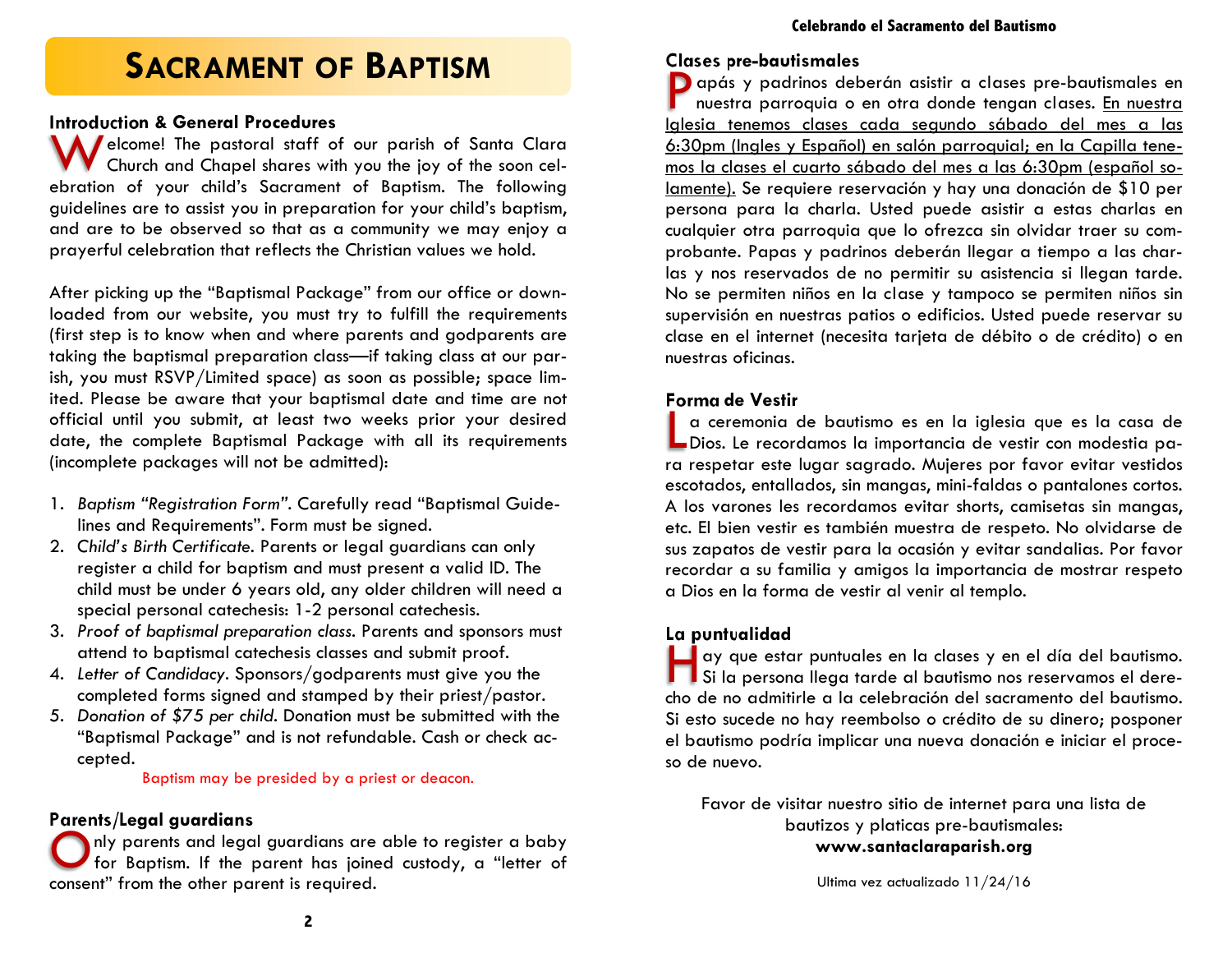#### **Celebrando el Sacramento del Bautismo**

### **Papás/Individuos con custodia legal**

S olamente los papás o personas que tiene custodias legal de<br>S los niños pueden registrar al niño para el Bautismo. Si uno de los padres tienen custodia compartida, es necesario un documento que acredite el consentimiento para el Sacramento.

#### **Padrinos de Bautismo**

L os padrinos son los que asisten al que va a ser bautizado en su iniciación cristiana. El papel del padrino o madrina es considerado un *oficio* en la Iglesia. Su función es el de asistir al bautizado a vivir su vida cristiana cumpliendo con los compromisos y obligaciones de la fe. Es requisito un padrino o una madrina (c. 872); no puede haber dos de cada uno. En casos extremos se puede celebrar un bautizo sin padrinos sin afectar la validez del sacramento. Los requisitos son:

- 1. Debe ser alguien elegido por su testimonio en la fe*.*
- 2. Debe tener la intención de llevar a cabo este compromiso.
- 3. Ser mayor de 16 años de edad a menos que el obispo local o el párroco consideren hacer una excepción.
- 4. Tener los sacramentos de iniciación: Bautismo, Confirmación y Primera Comunión*.*
- 5. Llevar una vida cristiana de acuerdo a nuestra Tradición Católica.
- 6. No tener ninguna limitación canónica impuesta o declarada.
- 7. No puede ser padrino o madrina el padre ni la madre del que va a ser bautizado.
- 8. Alguien bautizado no-católico tiene impedimento para ser padrino o madrina. Solo puede ser "testigo" de bautismo cuando haya un padrino o madrina católica oficial primero.

Matrimonios católicas deberán mostrar prueba de que han recibido el Sacramento de Matrimonio. Los solteros tendrán que presentar pruebas de sus sacramentos de iniciación.

### Favor de recordar a su familia, amigos y padrinos lo importante que es vestir con modestia en la iglesia (ver página 7).

#### **Celebrating the Sacrament of Baptism**

#### **Sponsor/Godparent for Baptism**

A sponsor (or godparent) is one who assists an adult in Chris- tian initiation or in the case of an infant, presents the infant along with the parents for baptism. The role of sponsor/ godparent is considered an "office" in the Church. The purpose or function of the sponsor/godparent is to assist the one baptized in living the Christian life and in fulfilling the obligations flowing from it. Insofar as possible, a person to be baptized is to be given a godparent (c. 872). When an emergency, a godparent is not necessary for a valid and licit baptism. The requirements for a godparent are:

- 1. Must be *designated.*
- 2. Must have the *aptitude and intention* of fulfilling the function.
- 3. Must have completed the 16th year of age unless the diocesan bishop has established another age, or the pastor or minister has granted an exception for a just cause.
- 4. Fully initiated Catholic: *Baptism, Confirmation, and Communion.*
- 5. Must be leading *a life of faith* within our Catholic Tradition.
- 6. Must *not be bound* by imposed/declared canonical penalty.
- 7. Cannot be the father or mother of the one being baptized.
- 8. A baptized *non-Catholic* is not to participate except together with *a Catholic godparent* and then only as a witness of the baptism.

Married Godparents must have received the *Sacrament of Marriage* through the Catholic Church and must provide proof. Single Godparents may be required to present proof of Sacraments of initiation.

Please remind family, friends, and sponsors about the modest dressing when coming to church (see page 4).

### **Baptismal Preparation Class**

P arents and godparents must attend a Baptismal Preparation<br>Class here or at any other parish that offers baptismal preparation classes. At Santa Clara Parish we have classes every 2nd Saturday (Spanish & English) of the month @ 6:30pm in our parish hall; Santa Clara Chapel every 4th Saturday (Spanish only) at 6:30pm at parish hall. RSVP is required and there is a \$10 fee